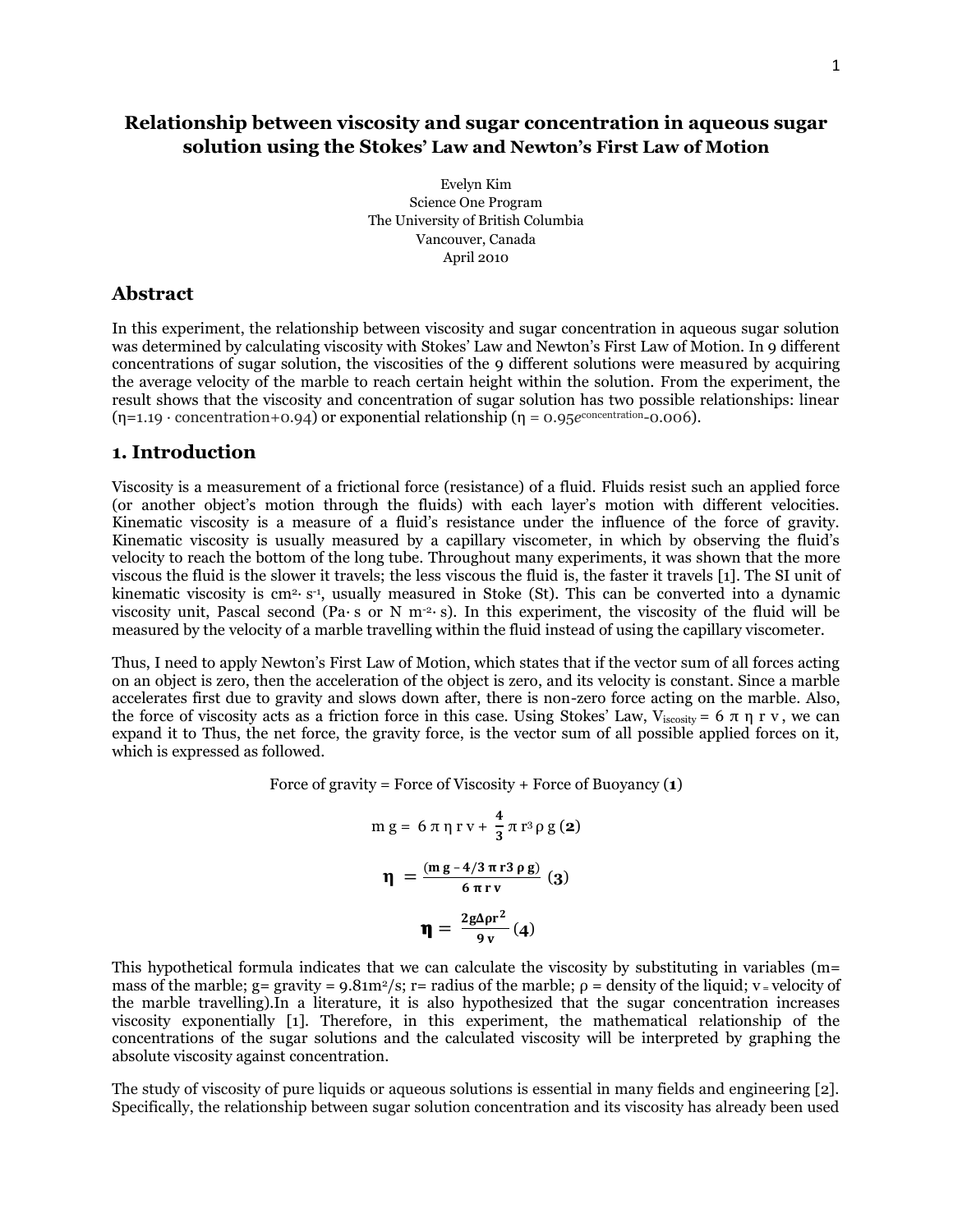for sugar concentrations in nectars in flowers [1]. Since the viscosity of nectars affects other organisms which helps in pollination, the study of sugar concentration and viscosity can be interpreted and used in a biologically [1]. This can be used in biological system, such as the nectar sugar concentration. Also, the relationship between sugar concentration and its viscosity can be also utilized in food processing [2].

# **2. Method**

### **2.1 Data taking techniques**

I proposed Eq. (2) can be used for calculating viscosity of fluid in this case of experiment, but doing so requires data on measurement of density of aqueous solution, radius and mass of the marble used, and the time the marble took to travel certain distance within the liquid. First of all, in order to calculate the viscosity of the sugar solution by the marble's velocity, it is necessary to find the finite value of the variables. Thus, the radius and the mass of the marble were measured, in order to calculate the density of the ball. For each trial, certain cup(s) of sugar was put in a pot with a boiled water to dissolve the sugar. The solution was diluted to 2 liter by adding more water. This step was necessary because there should have been enough volume of sugar solution in the tube to fill the certain height of the marble travelling. Referring to Figure 1, in order to carry out the experiment, the sugar solution was transferred to a long tube, which was weighed by difference and recorded to calculate the density of the liquid. After measuring the height (h in Figure 1) of the liquid the marble travelled, the time the marble took to reach the bottom of the tube was recorded ( $t_f - t_i$  in Figure 1). The marble was dropped three times to acquire the average time it travelled. For each trial, new sugar solution with different concentration, the velocity of the marble, and the density of the liquid were calculated each time.

#### **2.2 Description of the experiment setup**



**Figure 1** Description of the experiment setup: the marble was dropped right above where the liquid is (the top of the tube). The time the marble took to reach from the top of the tube to the bottom of the tube ( $Δt = t_f-t_i$ ) was measured in each trial. The concentration of the solution differed in each trial (0M, 0.0400M, 0.0800M, 0.120M, 0.160M, 0.200M, 0.240M, 0.280M, and 0.320M). Also the height (h) the marble travelled was measured with a ruler, as well.

### **3. Results & Discussion**

#### **3.1 Measurements**

**Table 1** These following data were taken by using several different measuring devices, such as, cooking scale, ruler, and a timer. The uncertainties of the mass, length, and time were estimated by the half of the least digit the devices can produce. The densities of the aqueous sugar solutions and marble were calculated by mass divided by volume and the velocities of the marble travelling were calculated by distance divided by the time interval. All the data in the table were used to calculate the viscosity of a solution using the Eq. (4)

| <b>Aqueous Sugar Solution</b> | Marble | <b>Velocity measurement</b> |
|-------------------------------|--------|-----------------------------|
|-------------------------------|--------|-----------------------------|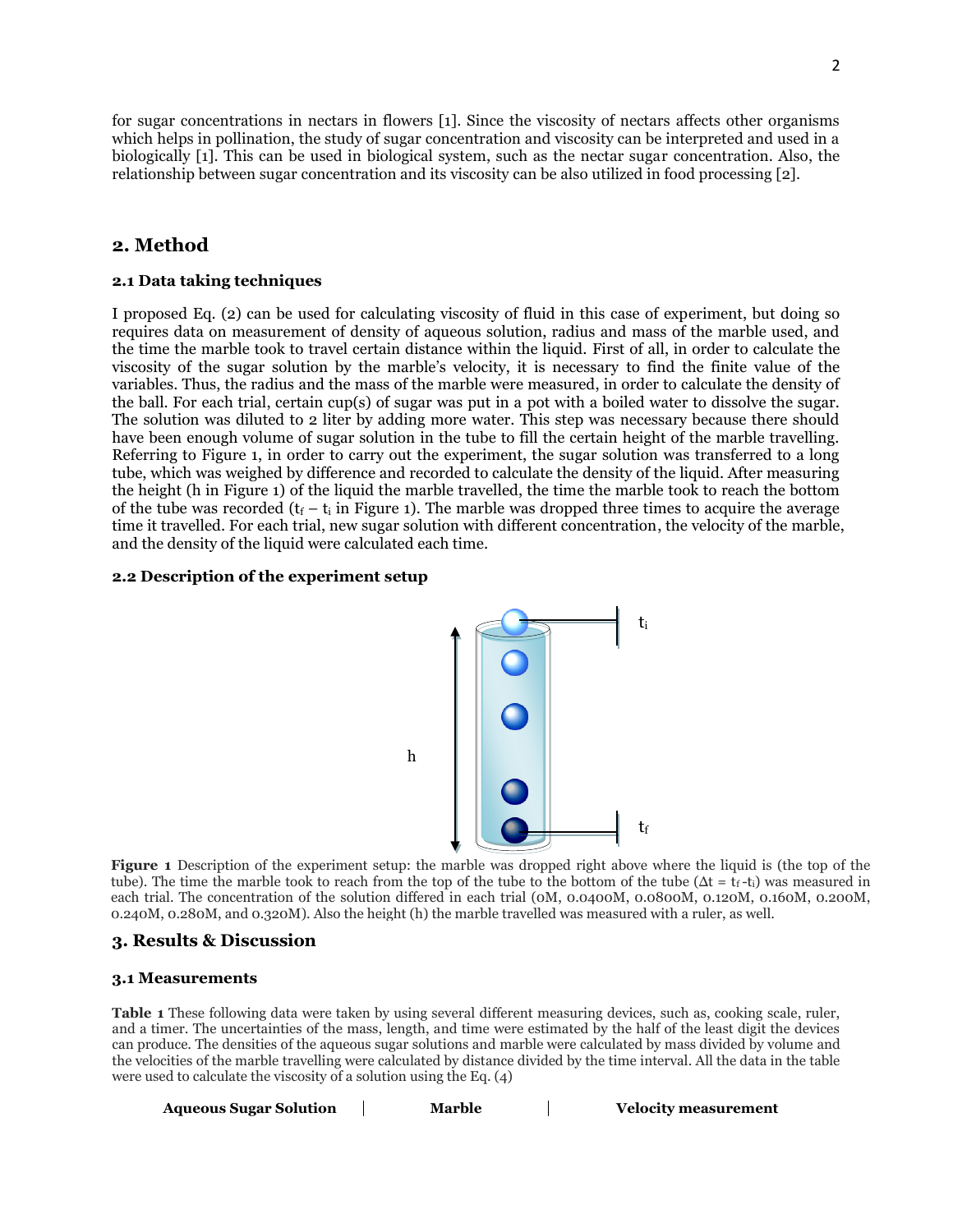|                | Mass  | Volume | Density                     | Mass  | Radius | Density              | Average | Uncertainty | Distance | Velocity |
|----------------|-------|--------|-----------------------------|-------|--------|----------------------|---------|-------------|----------|----------|
|                | (kg)  | (L)    | $\left({\rm kg/m^3}\right)$ | (g)   | (mm)   | (kg/m <sup>3</sup> ) | time(s) | (s)         | (m)      | (m/s)    |
| 1              | 2.000 | 2.000  | 1000                        | 5.000 | 6.600  | 4152                 | 0.649   | 0.500       | 0.215    | 0.331    |
| $\overline{2}$ | 2.287 | 2.000  | 1144                        | 5.000 | 6.600  | 4152                 | 0.686   | 0.500       | 0.215    | 0.313    |
| 3              | 2.350 | 2.000  | 1175                        | 5.000 | 6.600  | 4152                 | 0.694   | 0.500       | 0.215    | 0.310    |
| 4              | 2.468 | 2.000  | 1234                        | 5.000 | 6.600  | 4152                 | 0.716   | 0.500       | 0.215    | 0.300    |
| 5              | 2.509 | 2.000  | 1255                        | 5.000 | 6.600  | 4152                 | 0.754   | 0.500       | 0.215    | 0.271    |
| 6              | 2.629 | 2.000  | 1315                        | 5.000 | 6.600  | 4152                 | 0.920   | 0.500       | 0.215    | 0.246    |
| 7              | 2.707 | 2.000  | 1354                        | 5.000 | 6.600  | 4152                 | 0.940   | 0.500       | 0.215    | 0.227    |
| 8              | 2.840 | 2.000  | 1420                        | 5.000 | 6.600  | 4152                 | 1.244   | 0.500       | 0.215    | 0.173    |
| 9              | 2.923 | 2.000  | 1462                        | 5.000 | 6.600  | 4152                 | 1.635   | 0.500       | 0.215    | 0.131    |

### **3.2 Uncertainty calculation**

**Table 2** These data were calculated by using the uncertainty measurements of measurement limitations. The partial derivative in Mechanics Lab Manual of error propagation method [2] was used, which is described more thoroughly below.

|              | <b>Uncertainty of velocity</b><br>(m/s) | <b>Uncertainty of density</b><br>$\left({\rm kg/m^3}\right)$ | Uncertainty of radius<br>(m) | Uncertainty of viscosity<br>(Pa s) |
|--------------|-----------------------------------------|--------------------------------------------------------------|------------------------------|------------------------------------|
|              | 0.231                                   | 0.250                                                        | 0.0000500                    | 0.712                              |
| $\mathbf{2}$ | 0.464                                   | 0.286                                                        | 0.0000500                    | 0.675                              |
| 3            | 0.217                                   | 0.294                                                        | 0.0000500                    | 0.673                              |
| 4            | 0.156                                   | 0.309                                                        | 0.0000500                    | 0.663                              |
| 5            | 0.128                                   | 0.314                                                        | 0.0000500                    | 0.660                              |
| 6            | 0.127                                   | 0.329                                                        | 0.0000500                    | 0.646                              |
|              | 0.122                                   | 0.339                                                        | 0.0000500                    | 0.638                              |
| 8            | 0.094                                   | 0.355                                                        | 0.0000500                    | 0.631                              |
| 9            | 0.085                                   | 0.366                                                        | 0.0000500                    | 0.617                              |

Since the variables are the values of experimental measurements, there are uncertainties due to measurement limitations which are propagate within the function, Eq. (4) [2]. The uncertainty propagations were done using partial derivatives in many physics lab and the same partial derivatives method was used to calculate uncertainty of viscosity using the partial derivative of Eq. (4), as following [2]:

$$
d\eta = \left| \frac{2g\Delta\rho r^2}{9v} \cdot dp \right| + \left| \frac{4g\Delta\rho r}{9v} \cdot dr \right| + \left| \frac{2g\Delta\rho r}{9v^2} \cdot dv \right|_{(5)}
$$

When measuring the uncertainties, it was recognized that measuring such a short time interval (less than 1 second) produces very high uncertainties in viscosity uncertainties. Also, the devices such as, a cooking scale or a measuring cup, were not precise enough for accurate measurements of the variables. Along with this, the water of the sugar solution may have been evaporated during the experiment, which could possibly change the values of density, as well. Along with this, legitimate assumption of calculating viscosity using Stokes' Law and Newton's First Law of Motion might have made few more uncertainties of the data.

## **3.3 Data in Graph**

**Table 3** The following data were used to create the graph below, Figure 2a and 2b. The data table was created by the viscosity calculation with the data in Table 1. Also, the uncertainties of the viscosity was acquired by using the partial derivatives method in Eq. (5) and the data in the Table2.

| <b>Concentration (M)</b> | <b>Viscosity (Pas)</b> | Viscosity uncertainty (Pa s) |  |
|--------------------------|------------------------|------------------------------|--|
| 0.000                    | 0.950                  | 0.712                        |  |
| 0.040                    | 0.993                  | 0.675                        |  |
| 0.080                    | 0.999                  | 0.673                        |  |
| 0.120                    | 1.072                  | 0.663                        |  |
| 0.160                    | 1.176                  | 0.660                        |  |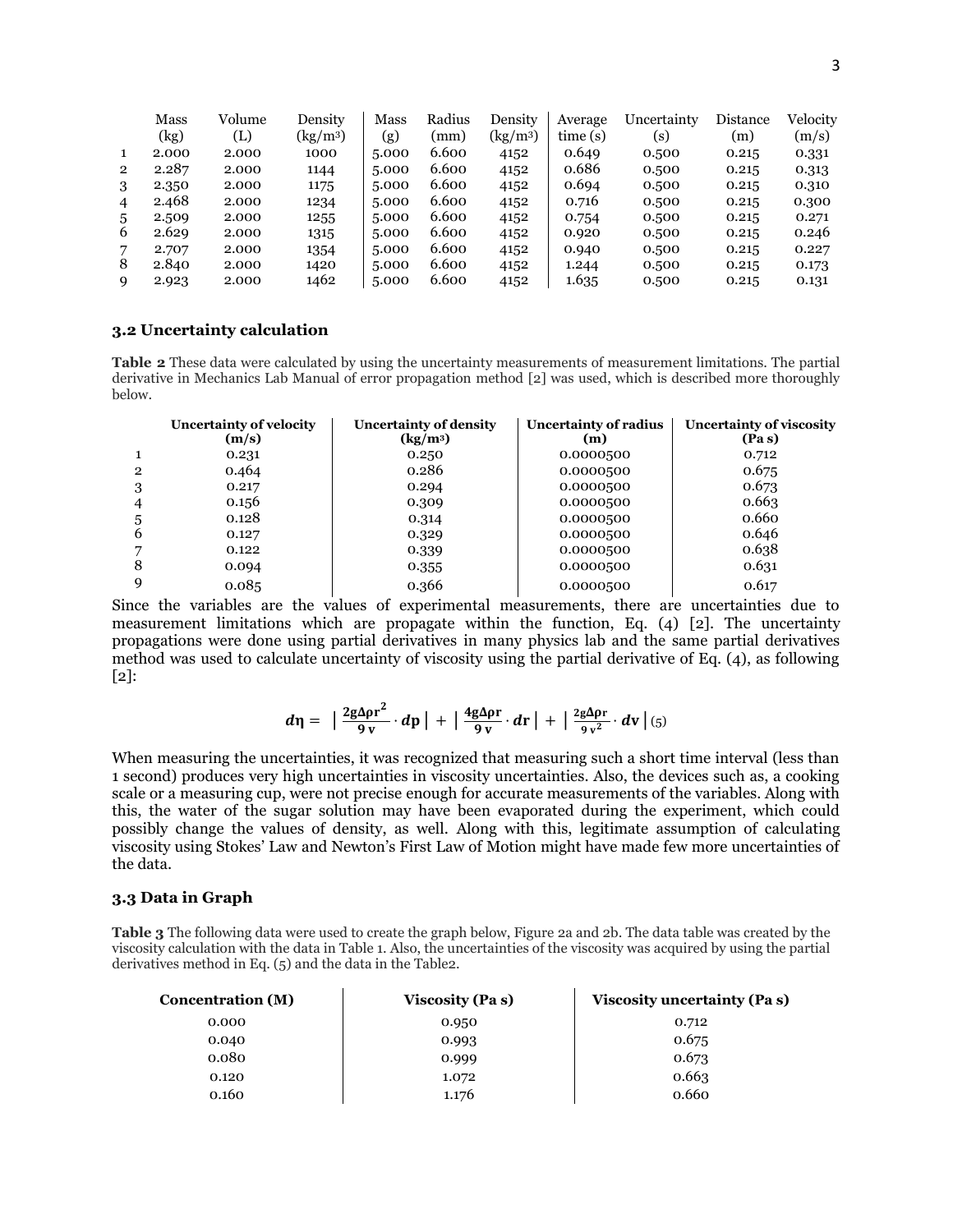

**Figure 2** These graph were plotted using the data in Table 3, where the values of the viscosity were calculated using Eq. (4) with respect to the change in concentration. The uncertainties of the viscosity are computed by using the partial derivative of the Eq. (4). **Figure 2a.**This shows that the relationship between viscosity and concentration of sugar can be described as both linear (η =1.19\*conc. +0.94) and **Figure 2b**. exponential (η = 0.95*e*<sup>concentration<sub>-</sub>0.006)</sup>

**Table 4** The following data are the used to linearize Figure 2. The model was created in order to acquire a directly proportional relationship between the viscosity and concentration of the sugar solution. The model shows that viscosity = 0.95 exp (conc.) – 0.006. The fact that the slope is 0.95 indicates that the initial viscosity is 0.944 Pa s.

| Concentration<br>(M) | <b>Viscosity</b><br>(Pas) | $m*exp(concentration)+b$ | $(Model-Actual)2$ | <b>Slope</b>                                            |
|----------------------|---------------------------|--------------------------|-------------------|---------------------------------------------------------|
| 0.000                | 0.950                     | 0.943                    | 0.00005           | 0.95                                                    |
| 0.040                | 0.993                     | 0.986                    | 0.00005           | y-intercept                                             |
| 0.080                | 0.999                     | 1.031                    | 0.00103           | $-0.006$                                                |
| 0.120                | 1.072                     | 1.078                    | 0.00004           | Sum of (Model-Actual) <sup>2</sup>                      |
| 0.160                | 1.176                     | 1.127                    | 0.00240           | 0.0082536                                               |
| 0.200                | 1.152                     | 1.178                    | 0.00068           | Average difference of<br><b>Model and Actual values</b> |
| 0.240                | 1.160                     | 1.230                    | 0.00496           | 0.0009171                                               |
| 0.280                | 1.291                     | 1.286                    | 0.00002           |                                                         |
| 0.320                | 1.337                     | 1.344                    | 0.00005           |                                                         |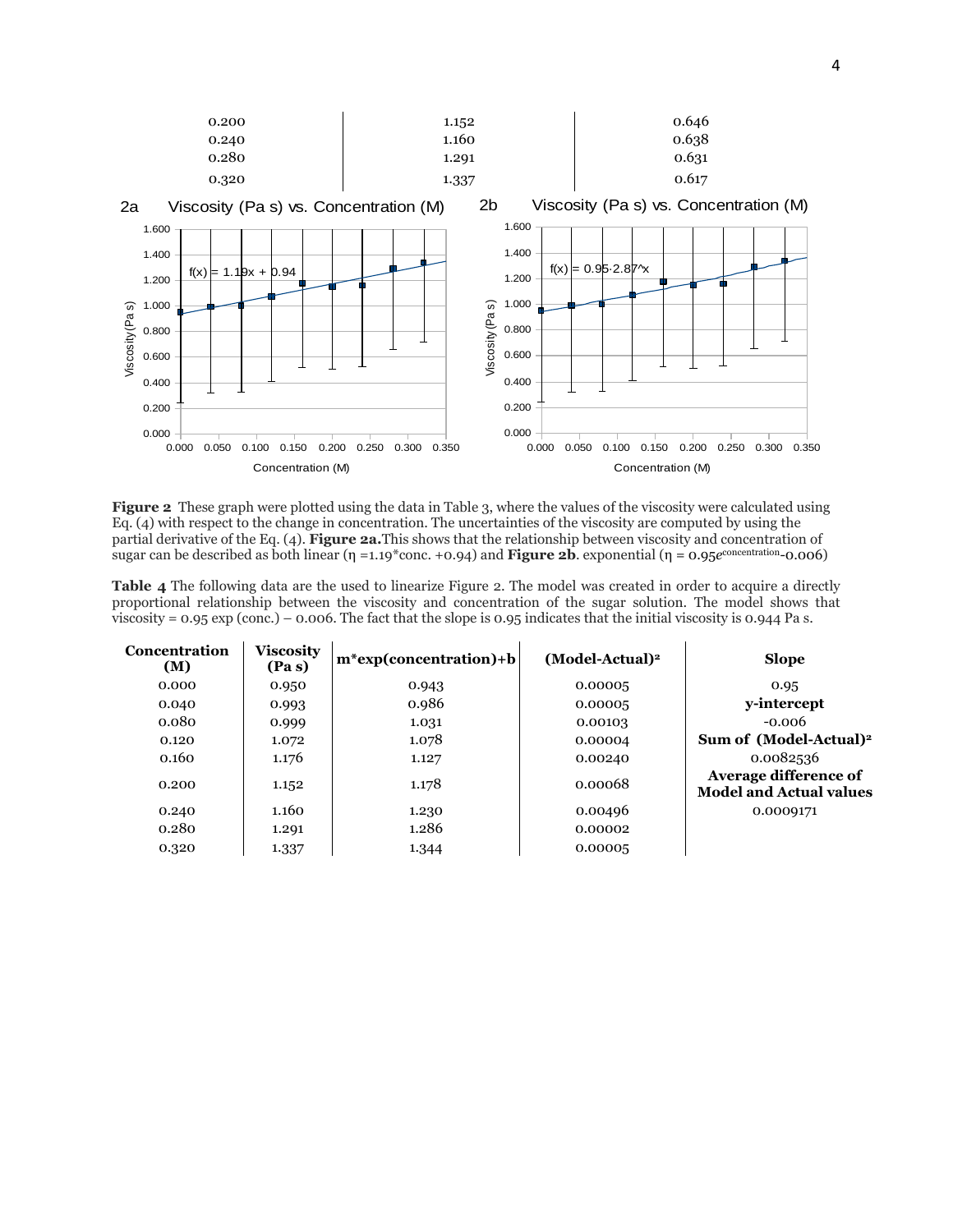

**Figure 3** The comparison between the actual data and model equation values is displayed in the following graph. The model (∴ viscosity= 0.95*e*<sup>concentration</sup>-0.006) produces similar values to the actual measured viscosity. All of the points from the model fit within the error bars and physically interact with most of the points.

# **3.4 Data analysis**

When interpreting the data in Table 3, the calculated viscosity of water  $(\eta = 950)$  agreed with the other experiment, which states that the pure water viscosity in room temperature ( $20^{\circ}$ C to  $25^{\circ}$ C) is approximately from 1.002 to 0.8904 [4]. Thus, it can be assumed that the method of calculating the viscosity of fluid and the result was reasonably accurate [4].

Then, when the graph was plotted in order to see the trend of viscosity change with the concentration variation, the graph showed both the linear and exponential relationship as in Figure 2a and 2b. However, in the study of nectar, it is hypothesized that viscosity increases exponentially with a constant increase in sugar concentration [1]. Thus, to interpret the data more clearly, the exponential value of measured sugar concentration is calculated and plotted with the concentration of the sugar and displayed in Figure 3. By linearization of the graph, it is seen that the slope of 0.95 and the y-intercept of -0.006, the graph resulted with the average difference of the calculated and the model value of 0.0009171. This small value of average difference between the calculated and model value show that the model can be an "optimal" fit to describe the measured value of viscosity of sugar solution. The modelling of the function shows that the mathematical relationship between viscosity and sugar concentration of the sugar aqueous solution is approximately exponential (η = 0.95*e*<sup>concentration</sup>-0.006) or possibly linear (η=1.19 · concentration+0.94). In other words, the viscosity can be increased exponentially with a constant increase in sugar concentration in the aqueous sugar solution as hypothesized in other literature.

## **4. Conclusion**

Throughout the experiment, the result shows two possible relationships between the viscosity and the sugar concentration: linear and exponential relationship. Thus, either sugar concentration of the aqueous sugar solution or the viscosity of the sugar solution in room temperature can be determined with one of the other two values. However, further study or experiment on the model of sugar concentration and its viscosity should be done with more precise device in order to confirm or determine if the relationship of the two variables is actually linear(η=1.19 · concentration+0.94) or exponential (η = 0.95*e*<sup>concentration</sup> 0.006).

# **5. References**

[1] Baker, H. G. 1 975. Sugar concentrations in nectars from hummingbird flowers. *Biotropica*. *USA* **7**. 31-41. (1975)

[2] [Chirife,](http://www.sciencedirect.com/science?_ob=ArticleURL&_udi=B6T8J-3X5HCY5-2H&_user=1022551&_coverDate=07%2F31%2F1999&_rdoc=1&_fmt=high&_orig=search&_sort=d&_docanchor=&view=c&_rerunOrigin=scholar.google&_acct=C000050484&_version=1&_urlVersion=0&_userid=1022551&md5=d92d4b8ce8c5e001ad0c72e8508a6cb0#bbib2) J. and Buera, M. P. A simple model for predicting the viscosity of sugar and ligosaccharide solutions. *Journal of Food Engineering. USA* **33**, 221–226. (1997)